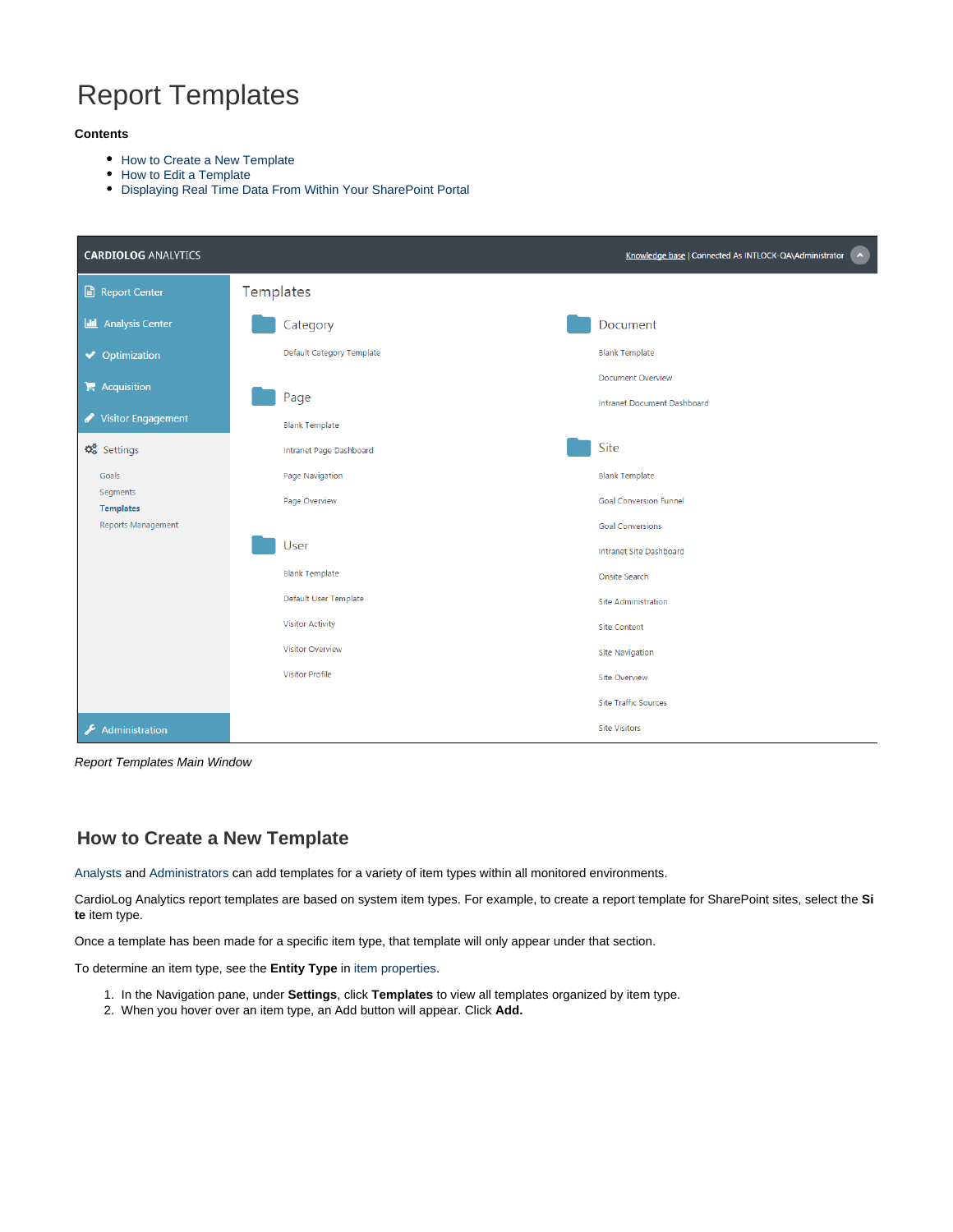| Templates                     |     |  |
|-------------------------------|-----|--|
| Category                      | Add |  |
| Default Category Template     |     |  |
| Page<br><b>Blank Template</b> |     |  |

Add Template Button

- 3. In the Add Template dialog, enter the template name in the **Name** text box.
- 4. If you would like to base your new template on an existing template select one from the **Based Template** drop down list.
- 5. Click **Save**.
- 6. Your new template will now be listed under the item type.

| <b>Add template</b>    |                            |  |
|------------------------|----------------------------|--|
| Name:                  |                            |  |
| <b>Based Template:</b> | <b>Blank Template</b><br>v |  |
|                        |                            |  |
|                        |                            |  |
|                        |                            |  |
|                        |                            |  |
|                        | Cancel<br>Save             |  |

Add Template Dialog

## <span id="page-1-0"></span>**How to Edit a Template**

1. To edit a template, hover over it and select **Edit**. When a template is in Edit Mode, you can add widgets to it.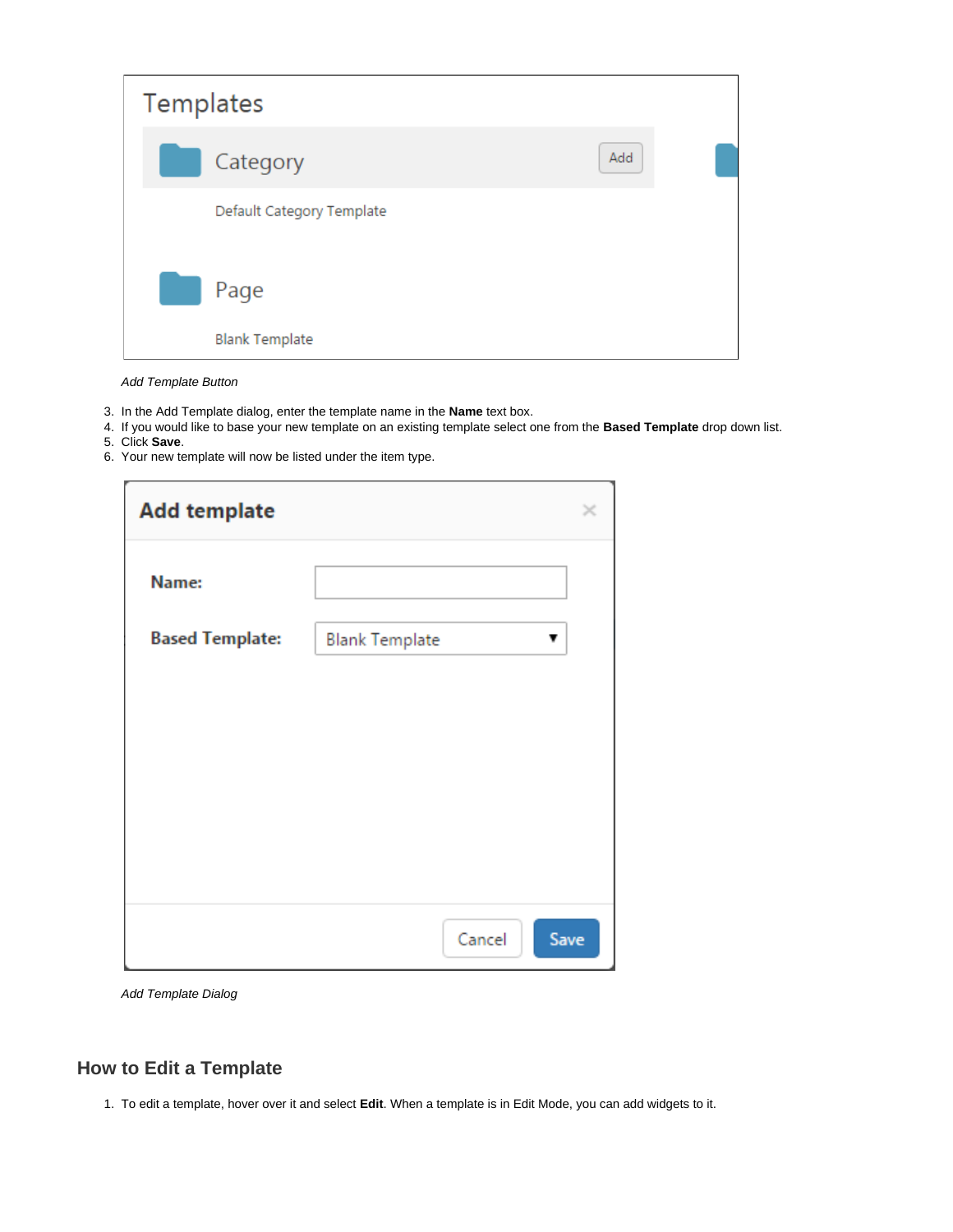| Page                    |                             |
|-------------------------|-----------------------------|
| <b>Blank Template</b>   |                             |
| Intranet Page Dashboard |                             |
| Page Navigation         | Edit<br>Delete<br>Unpublish |
| Page Overview           |                             |
|                         |                             |

Template Actions

- 2. Click **Add** in the Top Toolbar, or click any blank space in the template where a plus sign ( + ) appears, and select a widget to add to the template (A complete list of report widgets can be found in the [Reports Gallery\)](http://www.intlock.com/intlocksite/ProductsAndServices/CardioLog/Reports-Gallery.asp).
- 3. To delete a template, hover over its title in the Templates main window and select **Delete.**
- 4. To publish your template for report drill down and for display in the SharePoint "Site Actions" menu, click your template and select **Publis h**. For more information about data drill down, see [Data Drilldown](https://kb.intlock.com/display/Support/Widgets#Widgets-datadrilldown).
- 5. If you would like to save your template but make it unavailable for use, select **Unpublish**.

| <b>CARDIOLOG ANALYTICS</b>                    |                                            |                                              | Knowledge base   Connected As INTLOCK-QA\Administrator   A |  |
|-----------------------------------------------|--------------------------------------------|----------------------------------------------|------------------------------------------------------------|--|
| Report Center                                 | Templates > Page > Intranet Page Dashboard |                                              |                                                            |  |
| <b>III</b> Analysis Center                    | $\blacksquare$ ADD<br>ACTIONS ~            |                                              | $T$ FILTERS $\sim$<br>THIS DAY ~                           |  |
| ◆ Optimization                                | edit mode                                  |                                              |                                                            |  |
| $\blacktriangleright$ Acquisition             | $Q$ $\Diamond$<br>Page Views               | $Q \Leftrightarrow$<br><b>Views Duration</b> | <b>Previous Pages</b><br>$S_t$                             |  |
| Visitor Engagement                            |                                            |                                              | Title $\boldsymbol{\Theta}$                                |  |
| $\mathbf{\Omega}_{8}^{8}$ Settings            | 79                                         | 74                                           | GettingStarted                                             |  |
| Goals                                         |                                            |                                              | Lists                                                      |  |
| Segments                                      |                                            |                                              | My Site                                                    |  |
| <b>Templates</b><br><b>Reports Management</b> |                                            |                                              | Form Templates                                             |  |
|                                               |                                            |                                              | Content type publishing error log                          |  |
|                                               |                                            |                                              | <b>Hammedia</b><br>Showing 1 to 10 of 14 entries           |  |
|                                               |                                            |                                              | 1 2 Next<br>Previous                                       |  |
|                                               |                                            |                                              |                                                            |  |
|                                               | <b>Next Pages</b>                          |                                              | $Q \Leftrightarrow$<br><b>Unique Users</b>                 |  |
|                                               |                                            | Search:                                      |                                                            |  |
| Administration                                | Title <sup>2</sup>                         |                                              | $C$ licks $\Omega$<br>$\mathbf{r}$                         |  |

Template in Edit Mode

## <span id="page-2-0"></span>**Displaying Real Time Data From Within Your SharePoint Portal**

The ability t[o export a CardioLog Analytics report into a SharePoint Web Part](https://kb.intlock.com/display/Support/Report+Center#ReportCenter-exportsharepoint) is available in order to display specific usage reports within designated SharePoint pages. For example, a localized wiki site manager might want to display a list of the most popular wiki pages on the site's homepage.

You can use the "CardioLog Usage Reports" SharePoint Feature with ad-hoc reporting, which enables the submission of usage queries directly from your SharePoint portal.

1. After installing the "CardioLog Usage Reports" SharePoint Feature, each SharePoint page displays a link to CardioLog Analytics usage